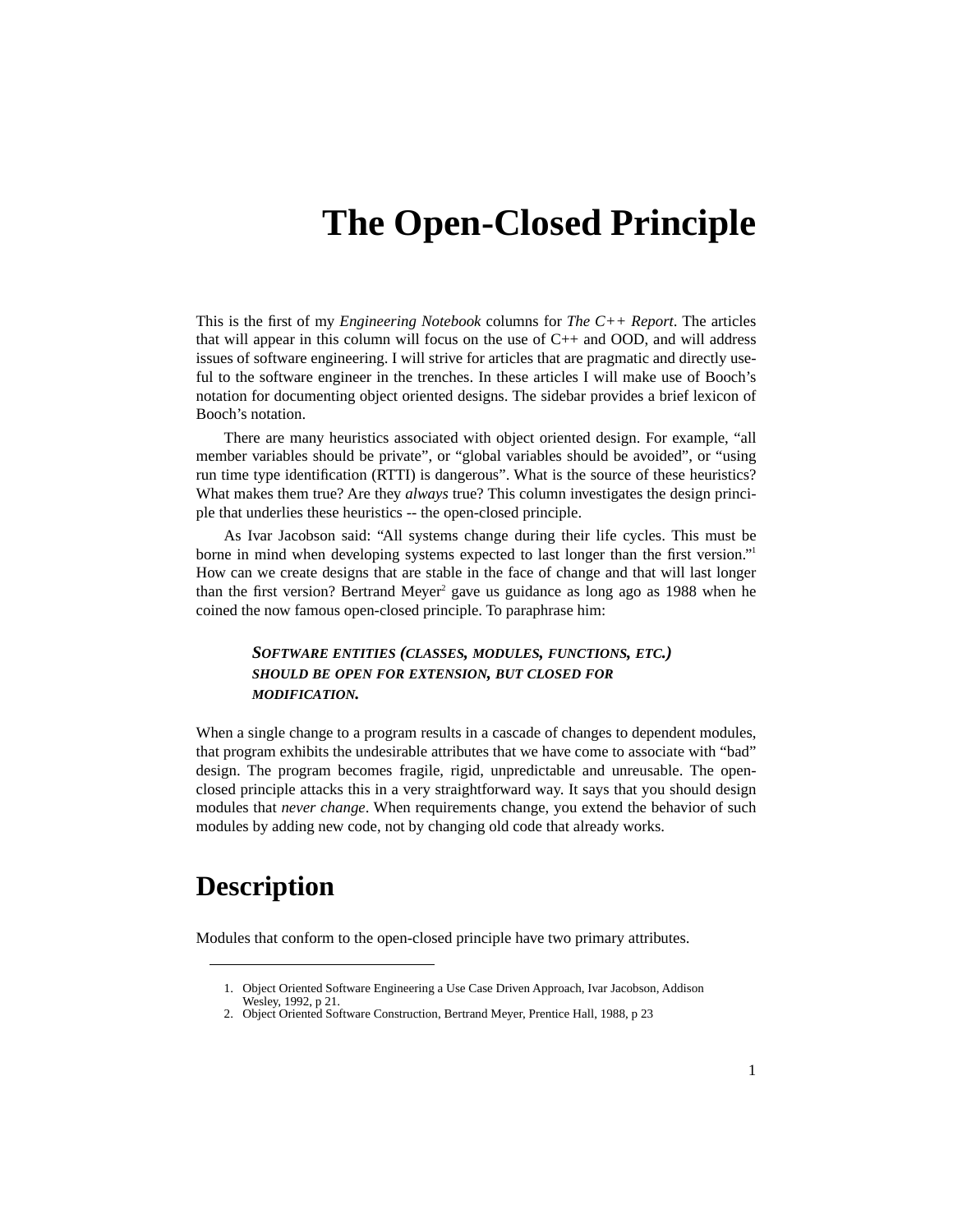#### **Description** 2

1. They are "Open For Extension".

This means that the behavior of the module can be extended. That we can make the module behave in new and different ways as the requirements of the application change, or to meet the needs of new applications.

2. They are "Closed for Modification".

The source code of such a module is inviolate. No one is allowed to make source code changes to it.

It would seem that these two attributes are at odds with each other. The normal way to extend the behavior of a module is to make changes to that module. A module that cannot be changed is normally thought to have a fixed behavior. How can these two opposing attributes be resolved?

# **Abstraction is the Key.**

In C++, using the principles of object oriented design, it is possible to create abstractions that are fixed and yet represent an unbounded group of possible behaviors. The abstractions are abstract base classes, and the unbounded group of possible behaviors is represented by all the possible derivative classes. It is possible for a module to manipulate an abstraction. Such a module can be closed for modification since it depends upon an abstraction that is fixed. Yet the behavior of that module can be extended by creating new derivatives of the abstraction.

Figure 1 shows a simple design that does not conform to the open-closed principle. Both the Client and Server classes are concrete. There is no guarantee that the member functions of the Server class are virtual. The Client class *uses* the Server class. If we wish for a Client object to use a different server object, then the Client class must be changed to name the new server class.



Figure 2 shows the corresponding design that conforms to the open-closed principle. In this case, the AbstractServer class is an abstract class with pure-virtual member functions. the Client class uses this abstraction. However objects of the Client class will be using objects of the derivative Server class. If we want Client objects to use a different server class, then a new derivative of the AbstractServer class can be created. The Client class can remain unchanged.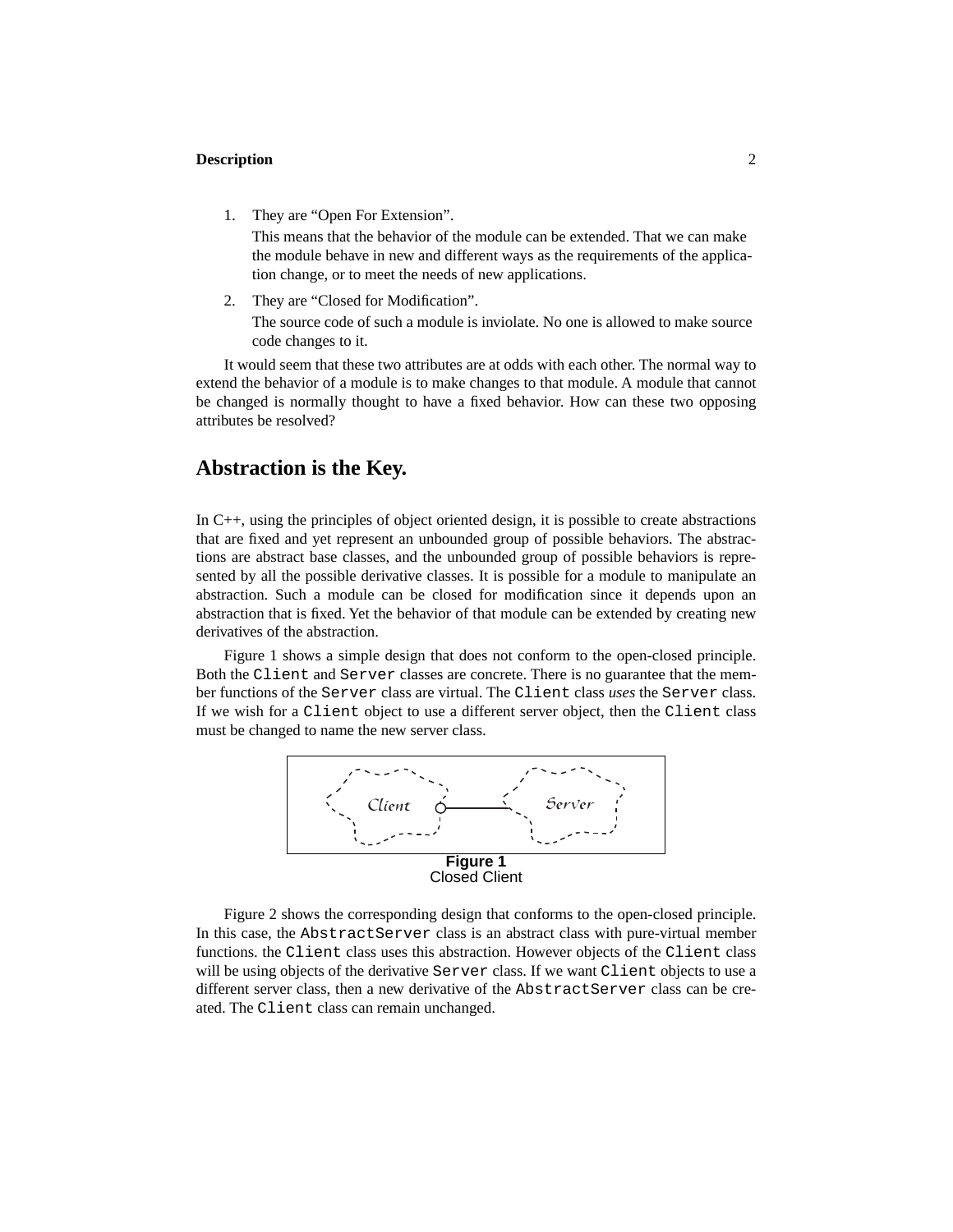

# **The Shape Abstraction**

Consider the following example. We have an application that must be able to draw circles and squares on a standard GUI. The circles and squares must be drawn in a particular order. A list of the circles and squares will be created in the appropriate order and the program must walk the list in that order and draw each circle or square.

In C, using procedural techniques that do not conform to the open-closed principle, we might solve this problem as shown in Listing 1. Here we see a set of data structures that have the same first element, but are different beyond that. The first element of each is a type code that identifies the data structure as either a circle or a square. The function DrawAllShapes walks an array of pointers to these data structures, examining the type code and then calling the appropriate function (either DrawCircle or DrawSquare).

# **Listing 1**

```
Procedural Solution to the Square/Circle Problem
enum ShapeType {circle, square};
struct Shape 
{
   ShapeType itsType;
};
struct Circle 
{
   ShapeType itsType;
   double itsRadius; 
   Point itsCenter;
};
```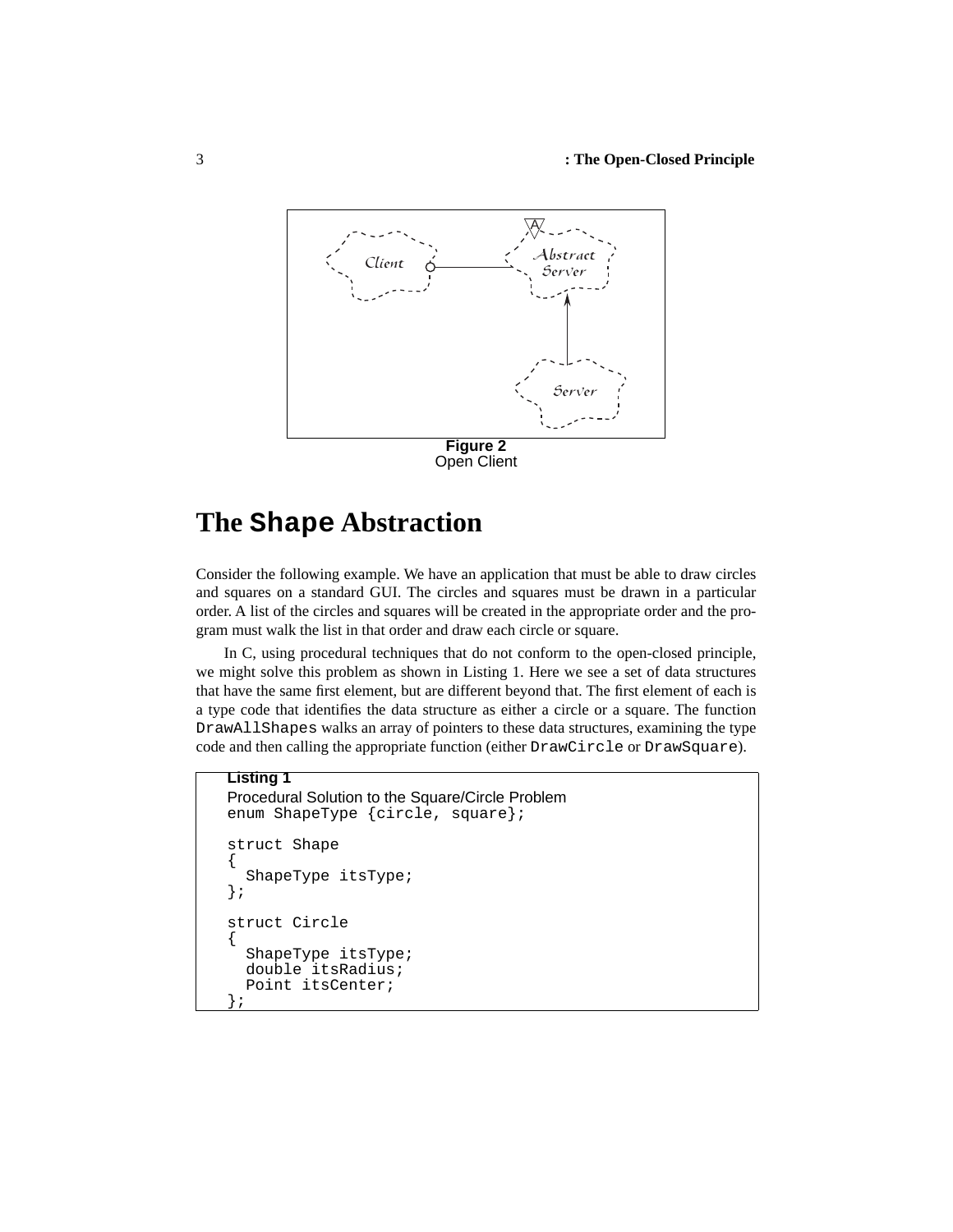**The Shape Abstraction** 4

```
struct Square 
{
   ShapeType itsType;
   double itsSide; 
   Point itsTopLeft;
};
//
// These functions are implemented elsewhere
//
void DrawSquare(struct Square*)
void DrawCircle(struct Circle*);
typedef struct Shape *ShapePointer;
void DrawAllShapes(ShapePointer list[], int n)
{
   int i;
  for (i=0; i<n; i++)\{struct Shape* s = list[i];
     switch (s->itsType)
\{ case square:
       DrawSquare((struct Square*)s);
     break;
     case circle:
       DrawCircle((struct Circle*)s);
     break;
     }
   }
}
Listing 1 (Continued)
Procedural Solution to the Square/Circle Problem
```
The function DrawAllShapes does not conform to the open-closed principle because it cannot be closed against new kinds of shapes. If I wanted to extend this function to be able to draw a list of shapes that included triangles, I would have to modify the function. In fact, I would have to modify the function for any new type of shape that I needed to draw.

Of course this program is only a simple example. In real life the switch statement in the DrawAllShapes function would be repeated over and over again in various functions all over the application; each one doing something a little different. Adding a new shape to such an application means hunting for every place that such switch statements (or if/else chains) exist, and adding the new shape to each. Moreover, it is very unlikely that all the switch statements and if/else chains would be as nicely structured as the one in DrawAllShapes. It is much more likely that the predicates of the if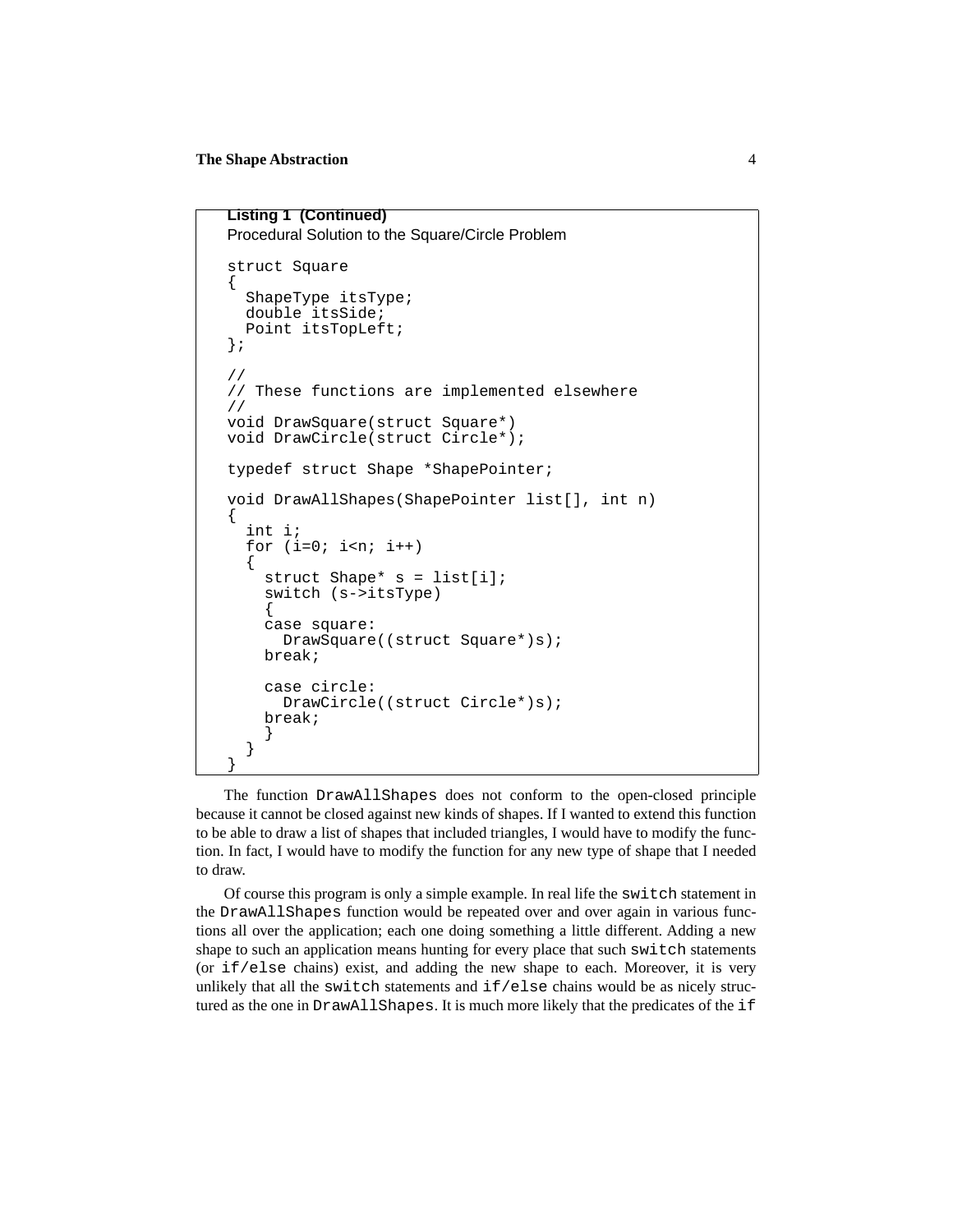statements would be combined with logical operators, or that the case clauses of the switch statements would be combined so as to "simplify" the local decision making. Thus the problem of finding and understanding all the places where the new shape needs to be added can be non-trivial.

Listing 2 shows the code for a solution to the square/circle problem that conforms to the open-closed principle. In this case an abstract Shape class is created. This abstract class has a single pure-virtual function called Draw. Both Circle and Square are derivatives of the Shape class.

## **Listing 2**

```
OOD solution to Square/Circle problem.
class Shape 
{
   public: 
     virtual void Draw() const = 0;
};
class Square : public Shape
{
   public: 
     virtual void Draw() const;
};
class Circle : public Shape
{
   public: 
     virtual void Draw() const;
};
void DrawAllShapes(Set<Shape*>& list)
{
   for (Iterator<Shape*>i(list); i; i++)
      (*i)->Draw();
}
```
Note that if we want to extend the behavior of the DrawAllShapes function in Listing 2 to draw a new kind of shape, all we need do is add a new derivative of the Shape class. The DrawAllShapes function does not need to change. Thus DrawAllShapes conforms to the open-closed principle. Its behavior can be extended without modifying it.

In the real world the Shape class would have many more methods. Yet adding a new shape to the application is still quite simple since all that is required is to create the new derivative and implement all its functions. There is no need to hunt through all of the application looking for places that require changes.

Since programs that conform to the open-closed principle are changed by adding new code, rather than by changing existing code, they do not experience the cascade of changes exhibited by non-conforming programs.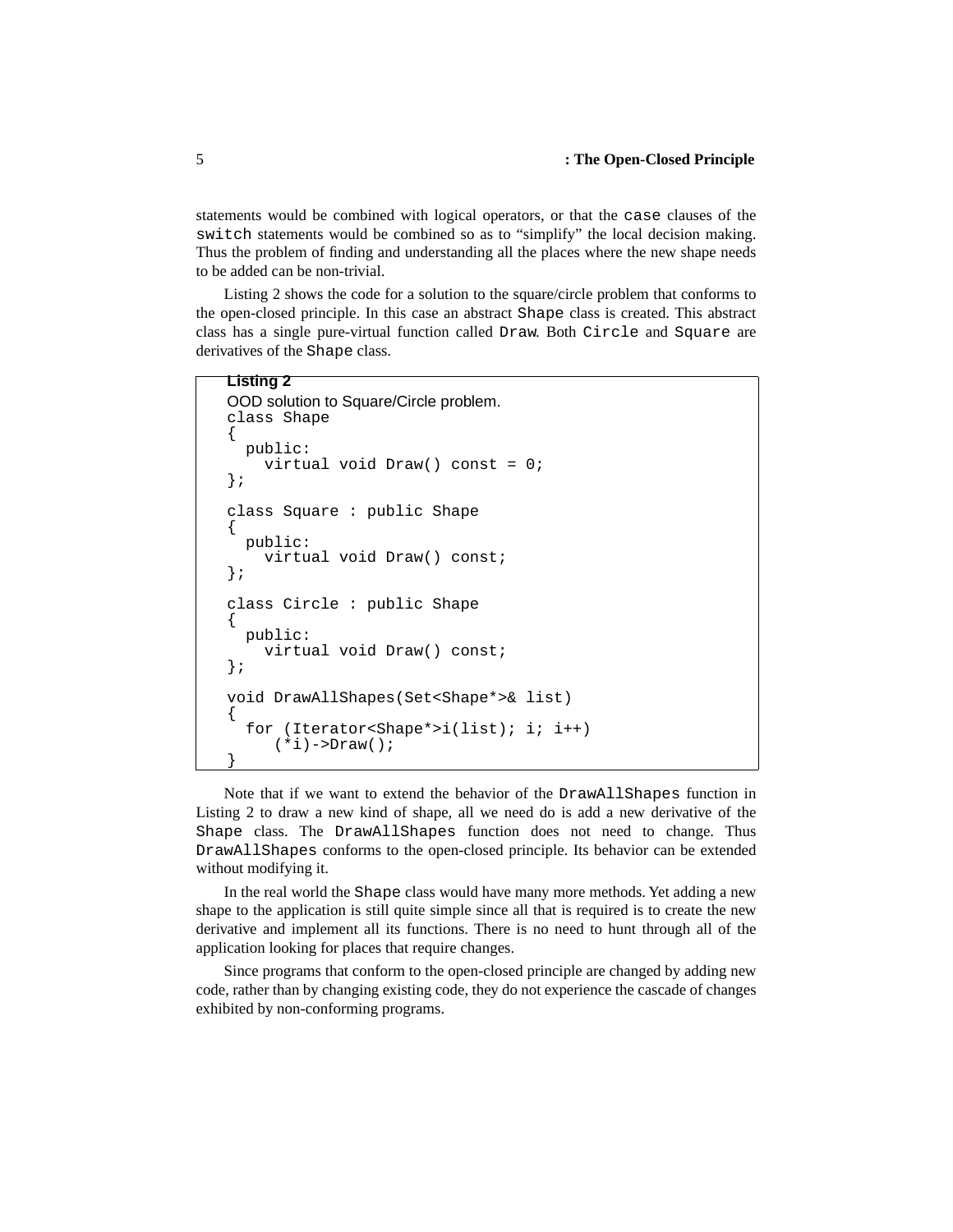# **Strategic Closure**

It should be clear that no significant program can be 100% closed. For example, consider what would happen to the DrawAllShapes function from Listing 2 if we decided that all Circles should be drawn before any Squares. The DrawAllShapes function is not closed against a change like this. In general, no matter how "closed" a module is, there will always be some kind of change against which it is not closed.

Since closure cannot be complete, it must be strategic. That is, the designer must choose the kinds of changes against which to close his design. This takes a certain amount of prescience derived from experience. The experienced designer knows the users and the industry well enough to judge the probability of different kinds of changes. He then makes sure that the open-closed principle is invoked for the most probable changes.

## **Using Abstraction to Gain Explicit Closure.**

How could we close the DrawAllShapes function against changes in the ordering of drawing? Remember that closure is based upon abstraction. Thus, in order to close DrawAllShapes against ordering, we need some kind of "ordering abstraction". The specific case of ordering above had to do with drawing certain types of shapes before other types of shapes.

An ordering policy implies that, given any two objects, it is possible to discover which ought to be drawn first. Thus, we can define a method of Shape named Precedes that takes another Shape as an argument and returns a bool result. The result is true if the Shape object that receives the message should be ordered before the Shape object passed as the argument.

In C++ this function could be represented by an overloaded operator< function. Listing 3 shows what the Shape class might look like with the ordering methods in place.

Now that we have a way to determine the relative ordering of two Shape objects, we can sort them and then draw them in order. Listing 4 shows the  $C++$  code that does this. This code uses the Set, OrderedSet and Iterator classes from the Components category developed in my book<sup>3</sup> (if you would like a free copy of the source code of the Components category, send email to rmartin@oma.com).

This gives us a means for ordering Shape objects, and for drawing them in the appropriate order. But we still do not have a decent ordering abstraction. As it stands, the individual Shape objects will have to override the Precedes method in order to specify ordering. How would this work? What kind of code would we write in Circle::Precedes to ensure that Circles were drawn before Squares? Consider Listing 5.

<sup>3.</sup> *Designing Object Oriented C++ Applications using the Booch Method*, Robert C. Martin, Prentice Hall, 1995.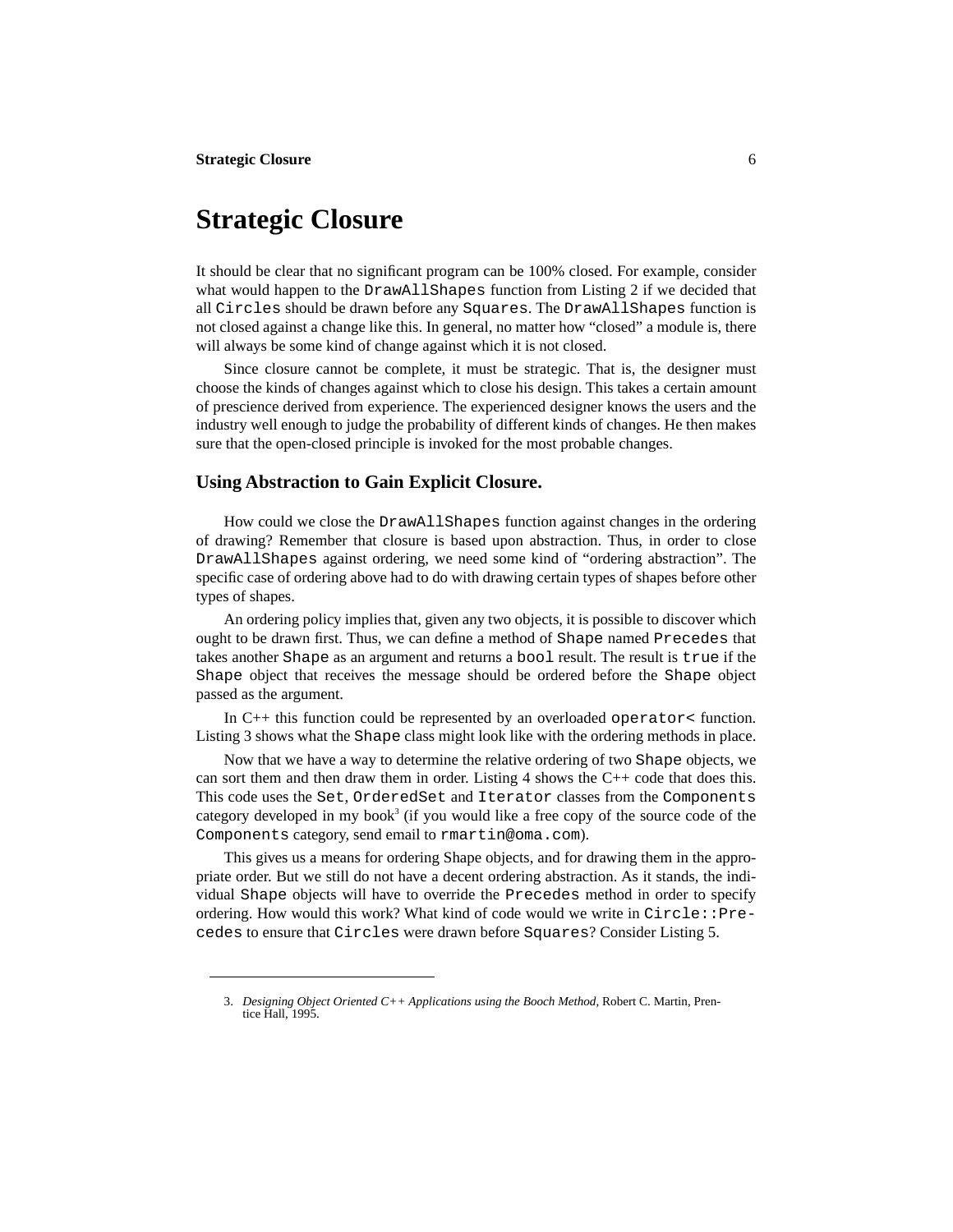# **Listing 3**

```
Shape with ordering methods.
class Shape
{
  public:
     virtual void Draw() const = 0;
     virtual bool Precedes(const Shape&) const = 0;
     bool operator<(const Shape& s) {return Precedes(s);}
};
```
# **Listing 4**

```
DrawAllShapes with Ordering
void DrawAllShapes(Set<Shape*>& list)
{
     // copy elements into OrderedSet and then sort.
     OrderedSet<Shape*> orderedList = list; 
     orderedList.Sort();
     for (Iterator<Shape*> i(orderedList); i; i++)
        (*i)->Draw();
}
```
#### **Listing 5** Ordering a Circle bool Circle::Precedes(const Shape& s) const { if (dynamic\_cast<Square\*>(s)) return true; else return false; }

It should be very clear that this function does not conform to the open-closed principle. There is no way to close it against new derivatives of Shape. Every time a new derivative of Shape is created, this function will need to be changed.

# **Using a "Data Driven" Approach to Achieve Closure.**

Closure of the derivatives of Shape can be achieved by using a table driven approach that does not force changes in every derived class. Listing 6 shows one possibility.

By taking this approach we have successfully closed the DrawAllShapes function against ordering issues in general and each of the Shape derivatives against the creation of new Shape derivatives or a change in policy that reorders the Shape objects by their type. (e.g. Changing the ordering so that Squares are drawn first.)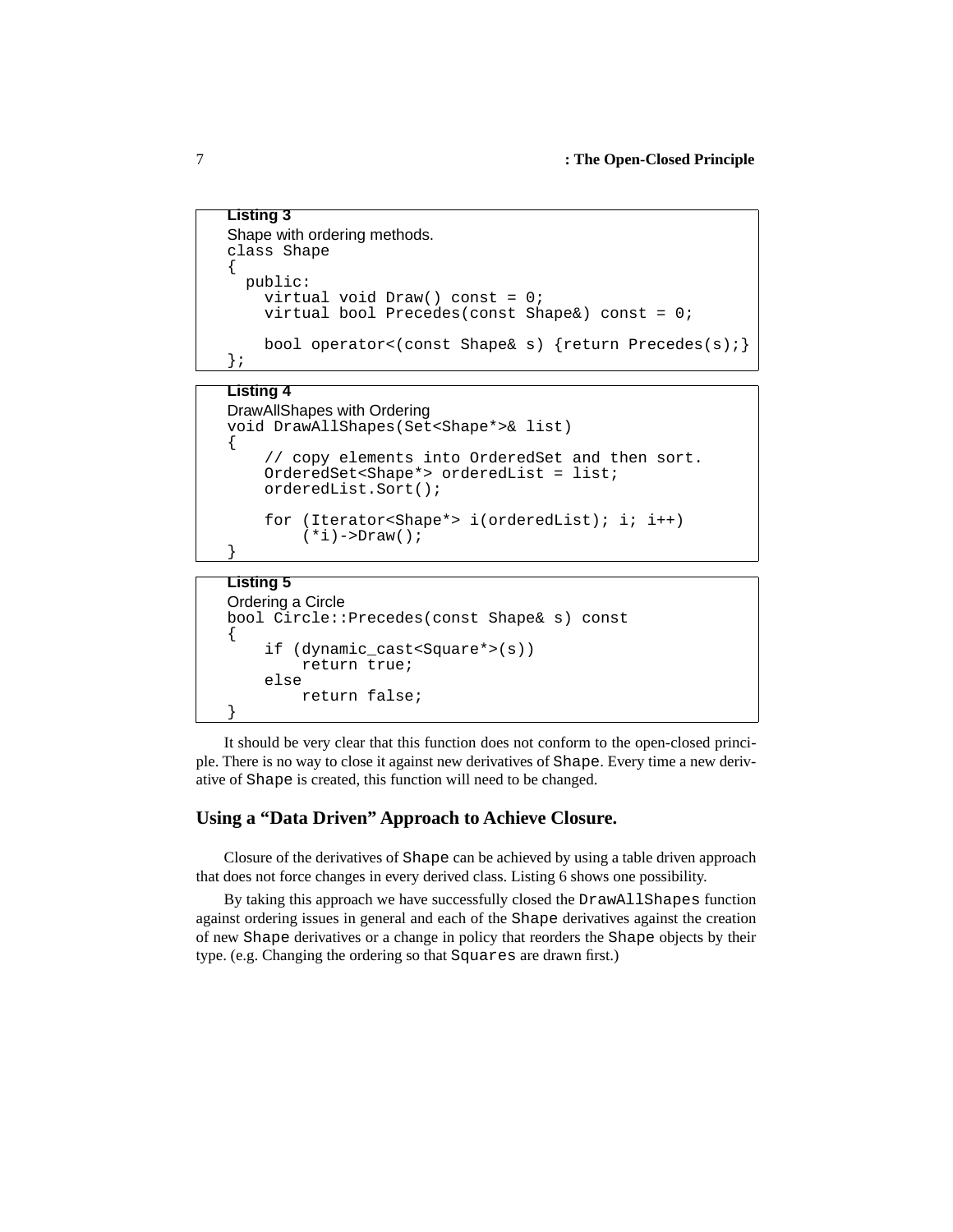**Strategic Closure** 8

```
Listing 6 
Table driven type ordering mechanism
#include <typeinfo.h>
#include <string.h>
enum {false, true};
typedef int bool;
class Shape
\{ public:
     virtual void Draw() const = 0;
     virtual bool Precedes(const Shape&) const;
     bool operator<(const Shape& s) const 
     {return Precedes(s);}
   private:
     static char* typeOrderTable[];
};
char* Shape::typeOrderTable[] =
{
     "Circle",
     "Square",
     0
};
// This function searches a table for the class names.
// The table defines the order in which the 
// shapes are to be drawn. Shapes that are not
// found always precede shapes that are found.
//
bool Shape::Precedes(const Shape& s) const
{
     const char* thisType = typeid(*this).name();
    const char* argType = typeid(s) .name();
     bool done = false;
    int thisOrd = -1;
    int arg0rd = -1;
    for (int i=0; !done; i++) {
          const char* tableEntry = typeOrderTable[i];
          if (tableEntry != 0)
\left\{ \begin{array}{c} \end{array} \right. if (strcmp(tableEntry, thisType) == 0)
                 thisOrd = i;
```
if (strcmp(tableEntry, argType) == 0)

 $argOrd = ii;$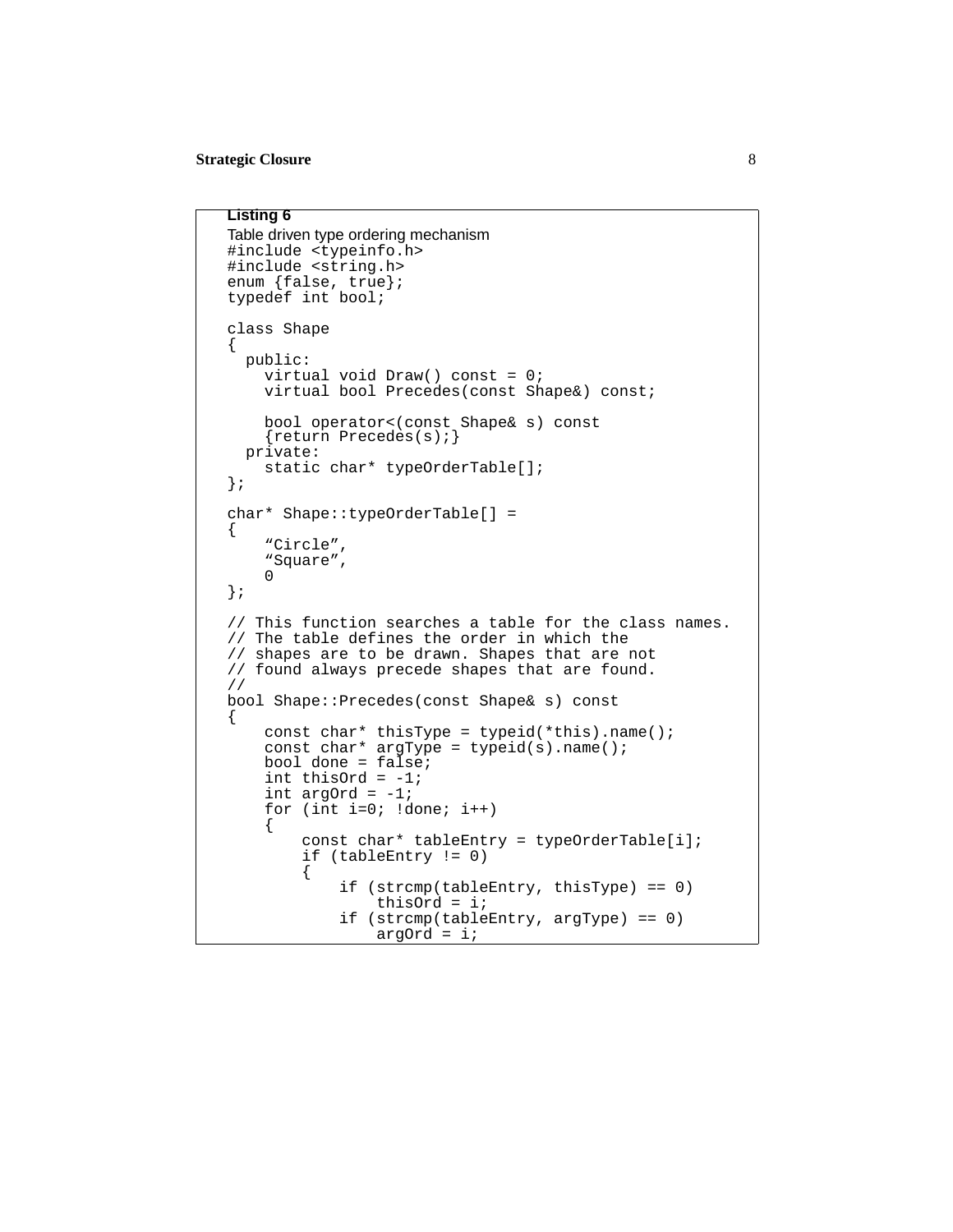```
 if ((argOrd > 0) && (thisOrd > 0))
                  done = true;
 }
         else // table entry == 0
              done = true;
     }
     return thisOrd < argOrd;
}
Listing 6 (Continued)
Table driven type ordering mechanism
```
The only item that is not closed against the order of the various Shapes is the table itself. And that table can be placed in its own module, separate from all the other modules, so that changes to it do not affect any of the other modules.

#### **Extending Closure Even Further.**

This isn't the end of the story. We have managed to close the Shape hierarchy, and the DrawAllShapes function against ordering that is dependent upon the type of the shape. However, the Shape derivatives are not closed against ordering policies that have nothing to do with shape types. It seems likely that we will want to order the drawing of shapes according to some higher level structure. A complete exploration of these issues is beyond the scope of this article; however the ambitious reader might consider how to address this issue using an abstract OrderedObject class contained by the class OrderedShape, which is derived from both Shape and OrderedObject.

# **Heuristics and Conventions**

As mentioned at the begining of this article, the open-closed principle is the root motivation behind many of the heuristics and conventions that have been published regarding OOD over the years. Here are some of the more important of them.

### **Make all Member Variables Private.**

This is one of the most commonly held of all the conventions of OOD. Member variables of classes should be known only to the methods of the class that defines them. Member variables should never be known to any other class, including derived classes. Thus they should be declared private, rather than public or protected.

In light of the open-closed principle, the reason for this convention ought to be clear. When the member variables of a class change, every function that depends upon those variables must be changed. Thus, no function that depends upon a variable can be closed with respect to that variable.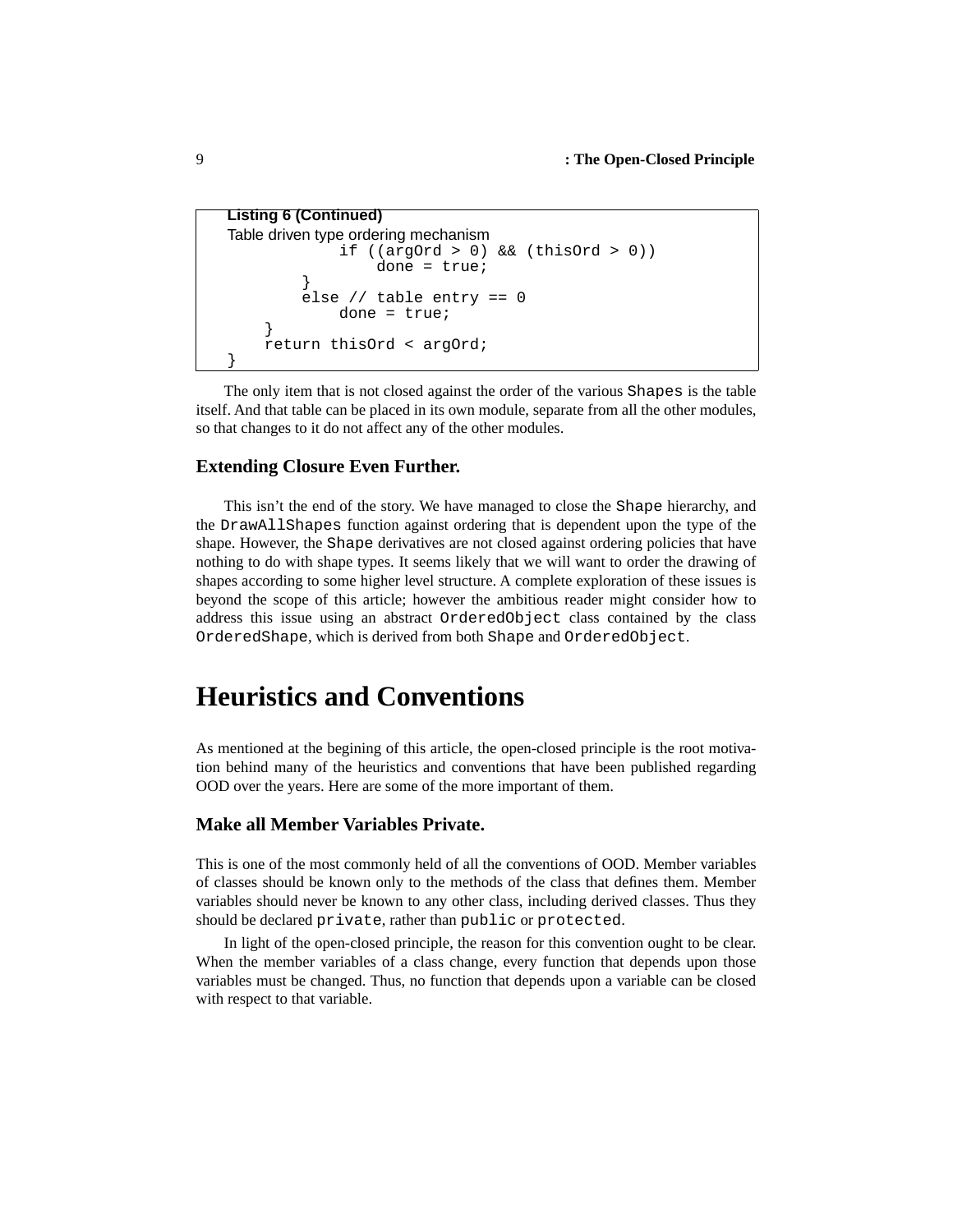#### **Heuristics and Conventions** 10

In OOD, we expect that the methods of a class are not closed to changes in the member variables of that class. However we *do* expect that any other class, including subclasses *are closed* against changes to those variables. We have a name for this expectation, we call it: *encapsulation*.

Now, what if you had a member variable that you knew would never change? Is there any reason to make it private? For example, Listing 7 shows a class Device that has a bool status variable. This variable contains the status of the last operation. If that operation succeeded, then status will be true; otherwise it will be false.

#### **Listing 7** non-const public variable class Device { public: bool status; };

We know that the type or meaning of this variable is never going to change. So why not make it public and let client code simply examine its contents? If this variable really never changes, and if all other clients obey the rules and only query the contents of status, then the fact that the variable is public does no harm at all. However, consider what happens if even one client takes advantage of the writable nature of status, and changes its value. Suddenly, this one client could affect every other client of Device. This means that it is impossible to close any client of Device against changes to this one misbehaving module. This is probably far too big a risk to take.

On the other hand, suppose we have the Time class as shown in Listing 8. What is the harm done by the public member variables in this class? Certainly they are very unlikely to change. Moreover, it does not matter if any of the client modules make changes to the variables, the variables are supposed to be changed by clients. It is also very unlikely that a derived class might want to trap the setting of a particular member variable. So is any harm done?

```
Listing 8 
class Time
{
   public:
    int hours, minutes, seconds;
     Time& operator-=(int seconds);
     Time& operator+=(int seconds);
     bool operator< (const Time&);
     bool operator> (const Time&);
     bool operator==(const Time&);
     bool operator!=(const Time&);
};
```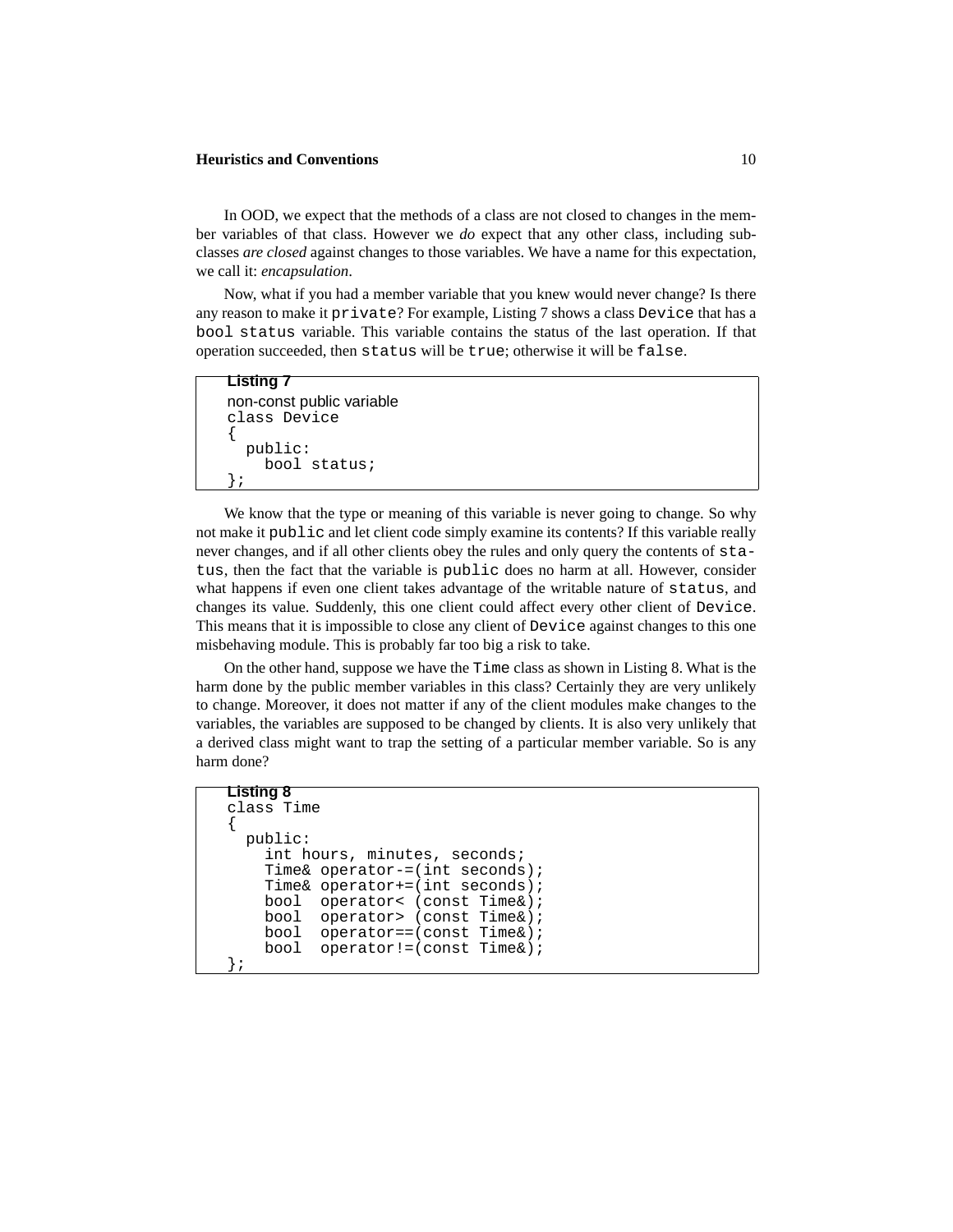#### 11 **: The Open-Closed Principle**

One complaint I could make about Listing 8 is that the modification of the time is not atomic. That is, a client can change the minutes variable without changing the hours variable. This may result in inconsistent values for a Time object. I would prefer it if there were a single function to set the time that took three arguments, thus making the setting of the time atomic. But this is a very weak argument.

It would not be hard to think of other conditions for which the public nature of these variables causes some problems. In the long run, however, there is no *overriding* reason to make these variables private. I still consider it bad *style* to make them public, but it is probably not bad *design.* I consider it bad style because it is very cheap to create the appropriate inline member functions; and the cheap cost is almost certainly worth the protection against the slight risk that issues of closure will crop up.

Thus, in those rare cases where the open-closed principle is not violated, the proscription of public and protected variables depends more upon style than on substance.

### **No Global Variables -- Ever.**

The argument against global variables is similar to the argument against pubic member variables. No module that depends upon a global variable can be closed against any other module that might write to that variable. Any module that uses the variable in a way that the other modules don't expect, will break those other modules. It is too risky to have many modules be subject to the whim of one badly behaved one.

On the other hand, in cases where a global variable has very few dependents, or cannot be used in an inconsistent way, they do little harm. The designer must assess how much closure is sacrificed to a global and determine if the convenience offered by the global is worth the cost.

Again, there are issues of style that come into play. The alternatives to using globals are usually very inexpensive. In those cases it is bad style to use a technique that risks even a tiny amount of closure over one that does not carry such a risk. However, there are cases where the convenience of a global is significant. The global variables cout and cin are common examples. In such cases, if the open-closed principle is not violated, then the convenience may be worth the style violation.

## **RTTI is Dangerous.**

Another very common proscription is the one against dynamic\_cast. It is often claimed that dynamic\_cast, or any form of run time type identification (RTTI) is intrinsically dangerous and should be avoided. The case that is often cited is similar to Listing 9 which clearly violates the open-closed principle. However Listing 10 shows a similar program that uses dynamic\_cast, but does not violate the open-closed principle.

The difference between these two is that the first, Listing 9, *must* be changed whenever a new type of Shape is derived. (Not to mention that it is just downright silly). How-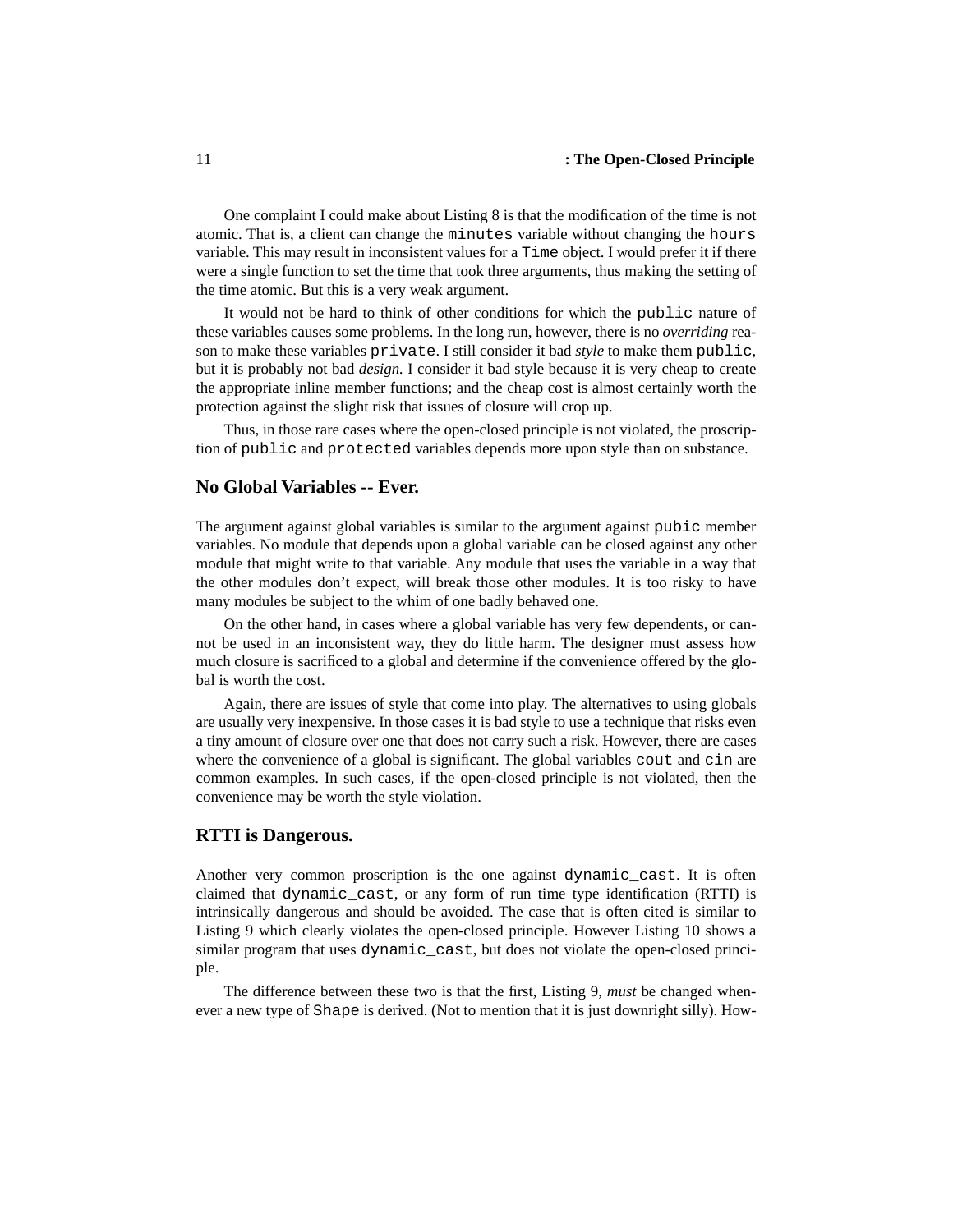```
Listing 9
```

```
RTTI violating the open-closed principle.
class Shape {};
class Square : public Shape
{
   private:
     Point itsTopLeft;
     double itsSide;
  friend DrawSquare(Square*);
};
class Circle : public Shape
\{ private:
     Point itsCenter;
     double itsRadius;
   friend DrawCircle(Circle*);
};
void DrawAllShapes(Set<Shape*>& ss)
{
     for (Iterator<Shape*>i(ss); i; i++)
     {
         Circle* c = dynamic_cast<Circle*>(*i);
        Square* s = dynamic_cast<Square*>(*i);
         if (c)
             DrawCircle(c);
         else if (s)
             DrawSquare(s);
     }
```
### **Listing 10**

}

```
RTTI that does not violate the open-closed Principle.
class Shape
{
   public:
     virtual void Draw() cont = 0;
};
class Square : public Shape
{
     // as expected.
};
void DrawSquaresOnly(Set<Shape*>& ss)
```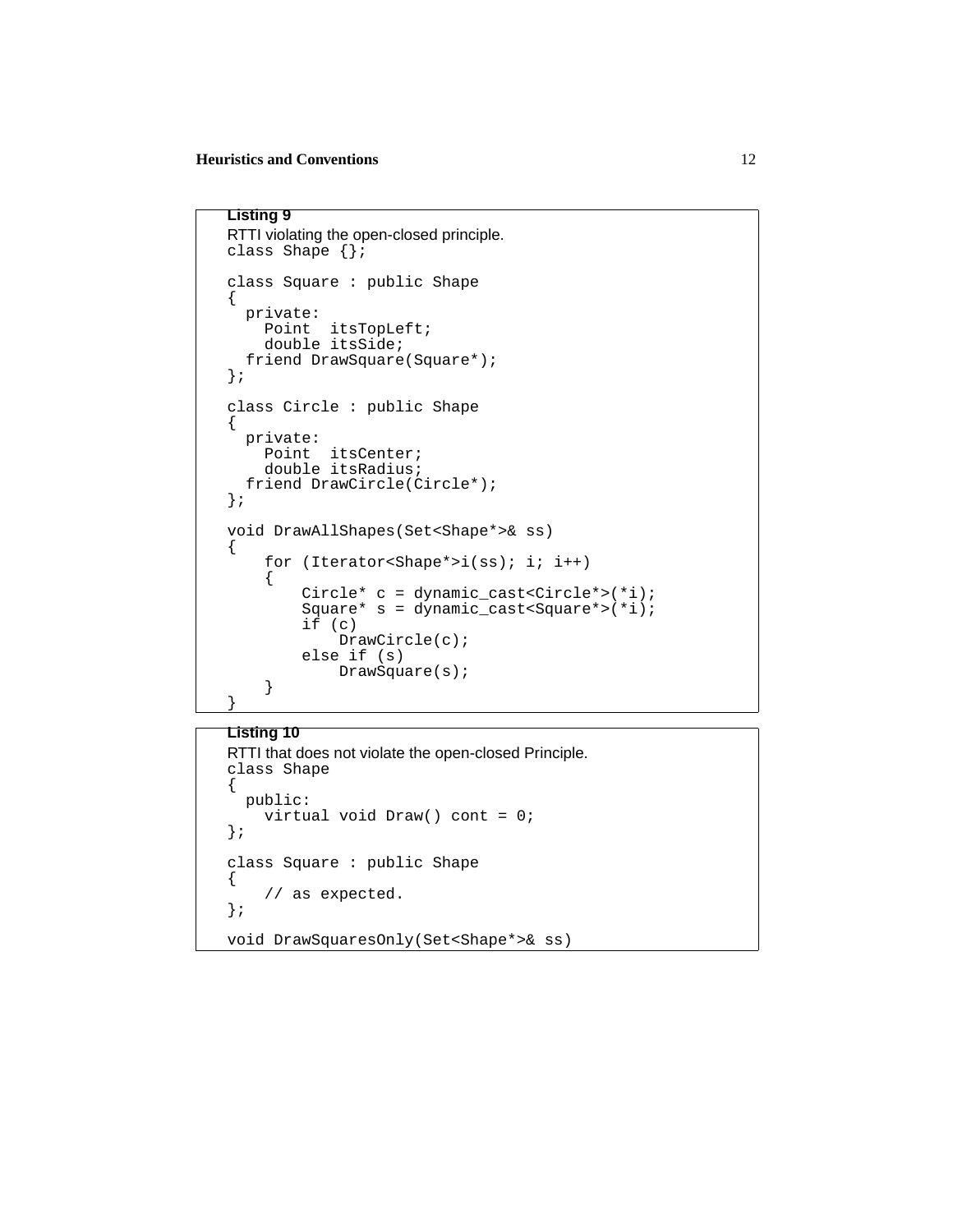```
\{ for (Iterator<Shape*>i(ss); i; i++)
      {
          Square* s = dynamic_cast<Square*>(*i);
          if (s)
               s->Draw();
      }
}
Listing 10 (Continued)
RTTI that does not violate the open-closed Principle.
```
ever, nothing changes in Listing 10 when a new derivative of Shape is created. Thus, Listing 10 does not violate the open-closed principle.

As a general rule of thumb, if a use of RTTI does not violate the open-closed principle, it is safe.

# **Conclusion**

There is much more that could be said about the open-closed principle. In many ways this principle is at the heart of object oriented design. Conformance to this principle is what yeilds the greatest benefits claimed for object oriented technology; i.e. reusability and maintainability. Yet conformance to this principle is not achieved simply by using an object oriented programming language. Rather, it requires a dedication on the part of the designer to apply abstraction to those parts of the program that the designer feels are going to be subject to change.

This article is an extremely condensed version of a chapter from my new book: *The Principles and Patterns of OOD*, to be published soon by Prentice Hall. In subsequent articles we will explore many of the other principles of object oriented design. We will also study various design patterns, and their strenghts and weaknesses with regard to implementation in  $C++$ . We will study the role of Booch's class categories in  $C++$ , and their applicability as C++ namespaces. We will define what "cohesion" and "coupling" mean in an object oriented design, and we will develop metrics for measuring the quality of an object oriented design. And, after that, many other interesting topics.